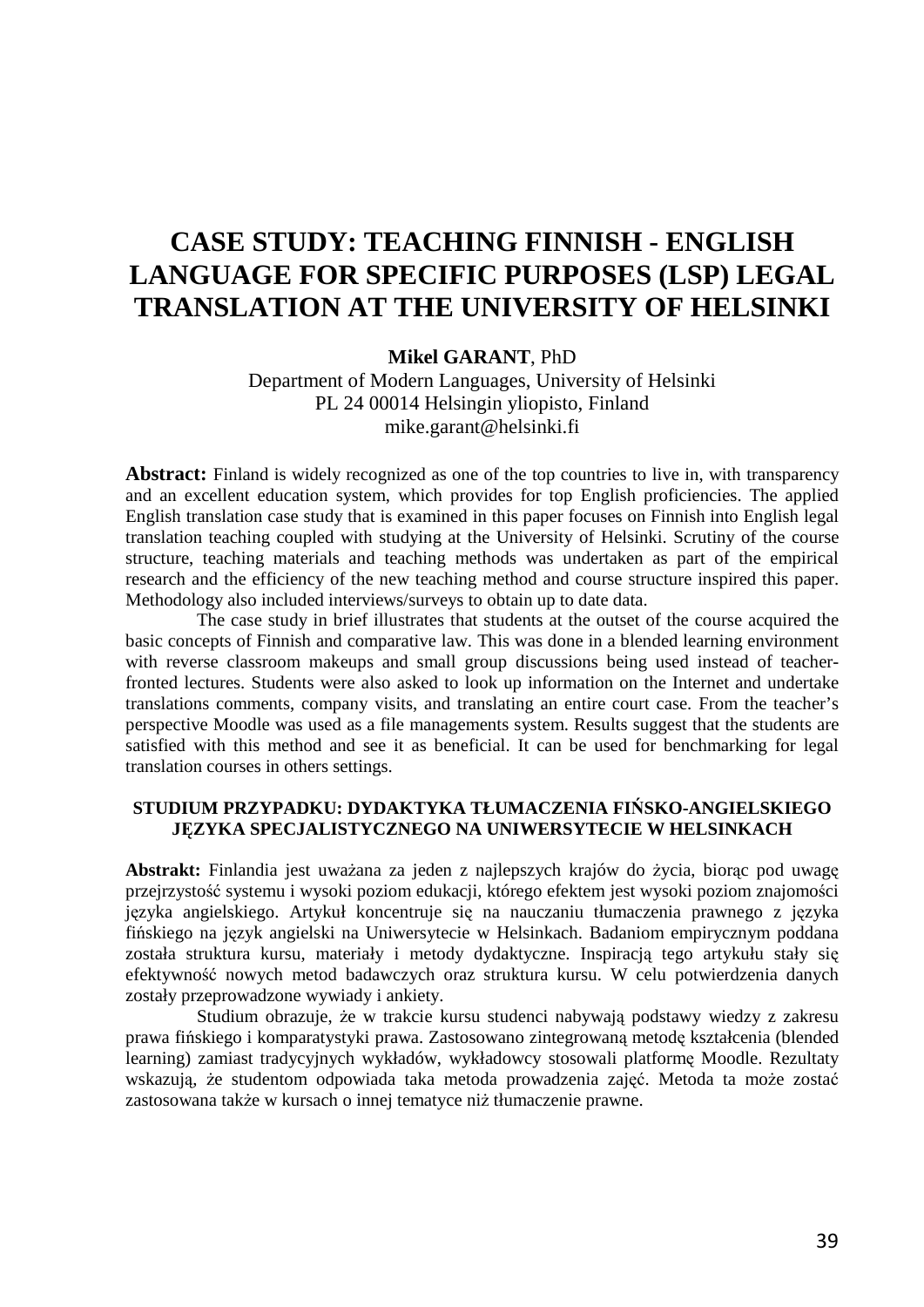# **Introduction**

Finland was recently listed as one of the happiest countries in the world (Willet 2013). It also comes in top as one of the best places to live in (The Economist 2009) and it has been rated as having a leading education system both at the elementary level as demonstrated by PISA scores (PISA 2010) and for lifelong learning (Eurostat 2012). The city of Helsinki has also collected numerous commendations, including being rated as one of the most honest cities in the world (Businessinsider 2013). Due to the the afore mentioned international ratings, along with many others, it is common for delegations from other countries to visit Finland in order to carry out benchmarking activities in the hope of improving their own national systems. Of interest is whether the teaching of Finnish into English legal translation can also be seen as an example of good practice or whether there is in fact room for improvement. This paper will examine how Finnish into English legal translation is taught.

Teaching legal translation in Finish universities has traditionally been problematic. The customary method has included undertaking general and specialized translation courses, a traineeship as well as the completion of a thesis. The traineeships varied in locations: factories, pharmaceutical companies, legal offices, legal translation firms or other companies. This would determine the novice translator's specialization. In 1995, Finland joined the European Union (Europa 2013), and this created a greater need to train Finnish - English legal translators. In 2011, the Finnish patent office began accepting, in addition to Finnish and Swedish, applications in English. This was because of the number of companies that wanted to register their work both nationally and internationally (European IPR Helpdesk, 2013). This naturally increased the need for English translators with a specialty in legal translation. A recent Translation News (2011) article stated:

The Finnish authorities are desperate to find good professional translations experts, who can help translate all their legal documents to the queen's language, and fast. The growing demand for apt professional translations services across the country has only confirmed the fact that Finland need translators and on a priority basis.

In reaction to this need, the translation section of the Department of Modern Languages at the University of Helsinki responded by creating a specialization in legal translation and interpretation for Finnish, Swedish, English, German, Russian and French. This is the first of its kind in Finland. This paper will focus on the Finnish into English component of this specialization.

To-date there is a large amount of research undertaken on legal translation (Sarcevic 1997, 2012, Cao 2007, Alcaraz Varo and Hughes 2002). There is also a fair amount of research on transition training and translation teaching and learning (Gaudadec 2007, Kelly 2005, Kiraly 1997, 2000, Gonzales Davies 2004). However, a problem arises when trying to link the theory to practice in a particular setting.

Education systems and educational cultures vary between nations (See Bruner 1996, Garant 1997), additionally learner proficiency in target languages vary. Recent studies have shown that, generally speaking, Spanish and Italian undergraduates have lower English proficiency than their Finnish equals (ETS 2012, Education First 2011).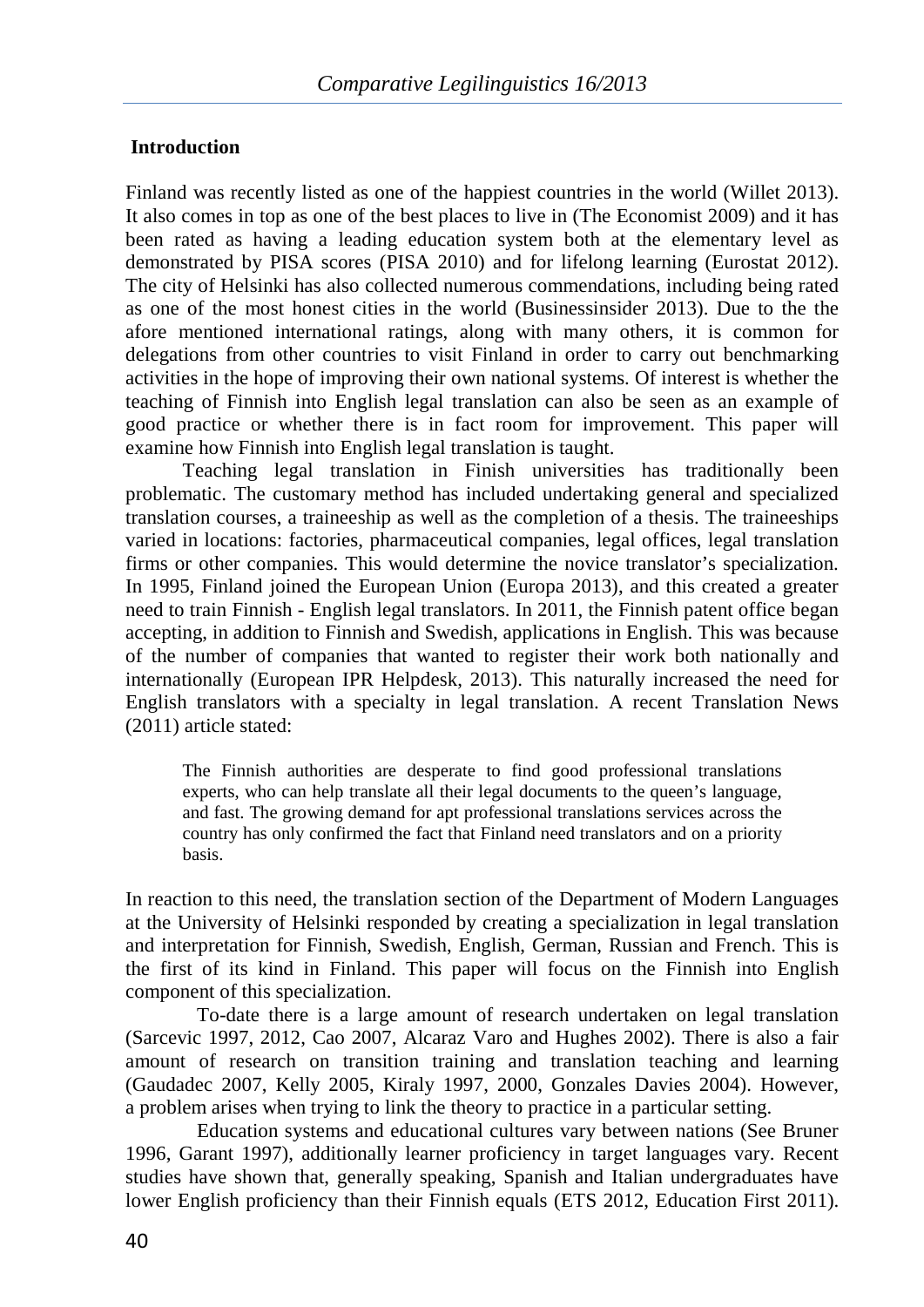This invariably affects how university level translation courses are taught in various counties and educational settings. Therefore, there is a great need for case studies linked to specific educational settings and specific language pairs. At the outset this paper will set the background of the Finish into English translations courses. It will then go onto present a case study of author's course structure and method for teaching Finnish into English LSP legal translation at the University of Helsinki. Subsequently a discussion of the proposed teaching course will follow. The author will address the following questions: What is the main literature that relates to the topic? How legal translation is taught in at Finnish setting at the University of Helsinki? What makes it Unique? How does one link legal translation background and theory to the classroom?

This paper is situated within the theoretical framework of socio-cultural translations in which translation education is the focus (Garant and Garant 2001, Garant 2009, Garant and Walker 2008, Pym , Slesnger, Jettmorova 2006, Gonzalez Davies 2004, Tennet 2005).

# **Background and setting**

In Finland, legal translation has traditionally been taught by legal translators or lawyers who have no pedagogic training. In both instances their teaching is short lived: the tutor is a third party hired from the outside who teaches the course once or twice, is paid at an hourly rate and then resigns. The institution is subsequently faced with the challenge of finding a new tutor. Interviews with nine  $(N = 9)$  of these part-time instructors, including those who have taught law translation in the past, were undertaken as part of empirical research. This included all of the part-time teachers within the department in the last 7 years. Results suggested that they fell into three basic categories with some overlap between their motives. Some stated that they agreed to teach such courses because they thought it would be fun. However, upon realising that it is a time consuming job they resigned. In other cases, translators agreed to teach university courses as a strategy to recruit new personnel for their own translation companies and when they had found their new employees they too resigned. A third group stated that they taught legal translation courses because they hoped it would lead to full-time employment at the university, however if this did not materialize they often found permanent full-time work elsewhere.

This high turnover of staff created great inconsistencies in course content and training programs. The legal translators who taught were usually too busy to produce a good systematic course syllabus and the lawyers were usually there to train lawyers, not legal translators. Therefore, there was a need to produce a way of teaching legal translators for legal translators, not law for lawyers. Further, despite the fact that there is a great need for Finnish into English translators at the moment only two such courses are offered at the University of Helsinki. This creates a shortage of trained personnel for the workplace. A clear gap exists and there is a need to increase the number of these type of courses.

This section will now present a brief overview of English translation students within the setting. Entry into English translation studies at the University of Helsinki is competitive. Generally speaking, the students who are accepted into the department are native speakers of Finnish or Swedish who have studied English as a foreign language formally for 10 years or more. In order to be admitted to the English translation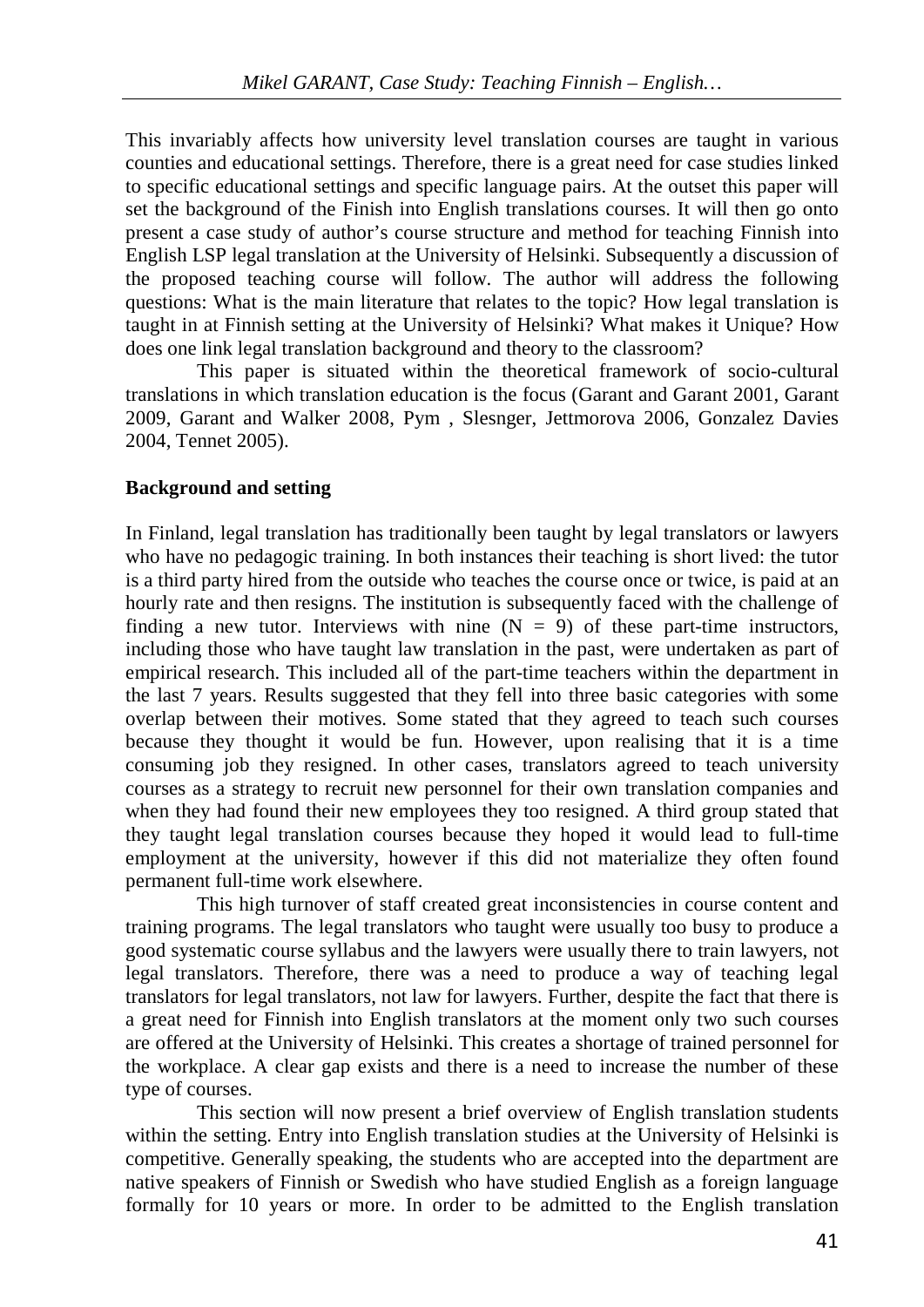department, applicants must pass demanding entrance examinations. Furthermore it is expected that applicants have top marks for English in their high school matriculation tests. As such when they enter the English translation department their proficiency in the target language is excellent. This has a major implications: remedial language training for English translation learners is unnecessary and they can begin training for real world tasks very early in their academic careers. This is not the case for Finish university based translation programs in other languages such as German or Russian where entrance requirements are much lower. Nor, is it true for other countries where university courses are spent teaching language skills. Incoming students generally have a variety of backgrounds. In recent year the department at the University of Helsinki has admitted a number of non-traditional mature students who are over 25 years of age, have work experience in addition to their translation studies. This enriches the student body as the traditional recent upper high school graduates interact with other students who have more life experience. This is quite different from some other educational settings like Russia or Japan where virtually all undergraduates are 21 or less.

# **Literature review**

The author has undertaken a literature review on relevant research related to the teaching of Finnish into English Language Legal Translation in Finnish Universities. The key notions that were researched were *translation teaching* and it was found that there are a number of available sources on legal translation in Finland and abroad as well as on translation teaching and learning. Źrałka (2007), like most studies found, did not directly address teaching but instead discussed English and Polish specialized legal texts and analysed them according to layout, vocabulary, grammatical constructions, style of language and other aspects. For this study, layout vocabulary, style and other aspects are important for teaching. Balabukha (2013) discussed an English Law (LSP) emersion program in the Ukraine. This is an interesting concept and, like in the Ukraine, there are only some English emersion courses in the Finnish setting whereas most courses are conducted in Finnish. Kościałkowska-Okońska (2013) discussed legal translation training and learner expectations. Learner expectorations are also taken into account in the Finnish setting. Other articles and books focus on LSP and legal translation teaching; however they will not be addressed in this paper as they do not deal with Finnish into English translation LSP courses in Finnish tertiary educational settings.

Tiersma and Solan (2012) have presented a large number of legal topics but they spend very little time discussing teaching legal translation. Šarčević (2012) suggests that legal translation is possible but not perfect and students should be aware of this. She points out the growing amount of research and an increase in scholarly publications in the area. These include Šarčević (1997), Cao (2007), and Alcaraz Varo and Hughes (2002). The first chapters of Ciao (2007) are useful as they outline features of legal English and are utilized in the teaching method presented in this paper. Šarčević writes, in connection with parallel legal texts, "While lawyers cannot expect translators to produce parallel texts which are equal in meaning, they do expect them to produce parallel texts which are equal in legal effect. Thus, the translator's main task is to produce a text that will lead to the same legal effects in practice" (1997, 71). This is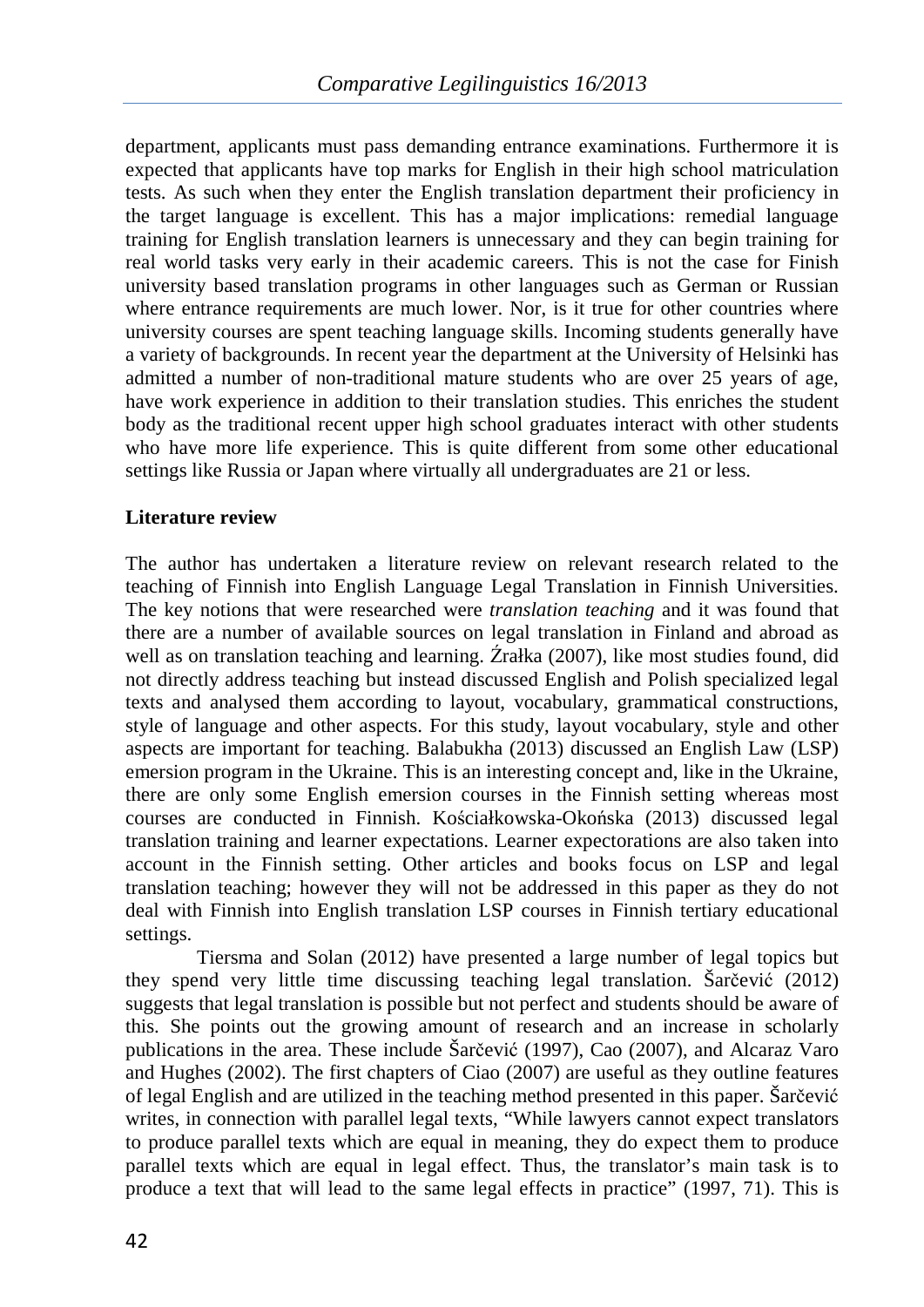affirmed by Leung (2004). One aspect of teaching translation in the setting described is, locating and identifying appropriate parallel texts. Theoreticians tend to agree (Alcaraz Varo & Hughes 2002) that legal translators need not necessarily be experts of the law but must nevertheless be highly competent in legal conventions of the target and source texts (Šarčević 2001). Therefore, in teaching, one should strive to provide an overview of law rather than try to train lawyers. Experience shows that actual lawyers rarely make good legal translation teachers.

Having given an overview of some of the research related to legal translation in some parts of Europe, legal translation research in Finland will now be addressed. Mattila (2006) addresses comparative legal linguistics and can be used as a theoretical basis for some of the teaching. Koskinen (2000, 2001) examines how legal language in Finland has been affected by the EU and how institutional constraints affect translation. Koskinen (2008) examines how translation works in European institutions. These works are useful for the Finnish translation student because they give Finnish insight into aspects of legal translation. However, they do not address legal translation teaching and learning and as such there is a clear gap in knowledge, which this study hopes to address. Of interest is the method presented by Garant (1997) on understanding English as a foreign language teaching and learning by addressing the educational culture as a whole. In this case, elements of this method have been adapted to Finnish into English LSP translation education.

Much work has been done on professional translation (See Gaudadec 2007) and translation training Kelly (2005). The main objective of this paper is to describe how these theories can be applied in the Finnish setting. Kiraly (1995) and Kussmaul (1995) suggest that a teaching method that utilizes error correction tends to be seen as negative by the learners. This will be investigated. Kelly (2000) stresses the need to build confidence in the learners in order to let them develop into professional translators. How is this put into practice? Garant and Eskelinen (2012) state that the Internet is a key component of classroom translation teaching. How is this manifested in real life? This paper will address the following questions: How legal translation is taught in at Finnish setting at the University of Helsinki? What makes it Unique? How does one link legal translation background and theory to the classroom?

## **Case: Teaching legal translation**

## **Introducing basic legal concepts and language**

The first part of the course in Finnish into English Language for Specific Purposes (LSP) Legal Translation takes place over twelve to fourteen weeks and meets for two hours each session. It is designed for second or third year English translation minors and majors and is worth 3 credits (ETCS). The first stage in the teaching process involves teaching about the legal content. The results of surveys suggest that students know almost nothing about Law as a field, and about legal translation. They are usually unaware of concepts such as the difference between Common Law and Civil Law. Therefore, broad general legal concepts are covered in the opening lectures which include: Common, Civil, Traditional, Religious and Socialist Law; an outline of the European Union, appeals processes and other relevant aspects. Additionally the course includes a study of the classifications of legal English; such as Latin roots (*habeas*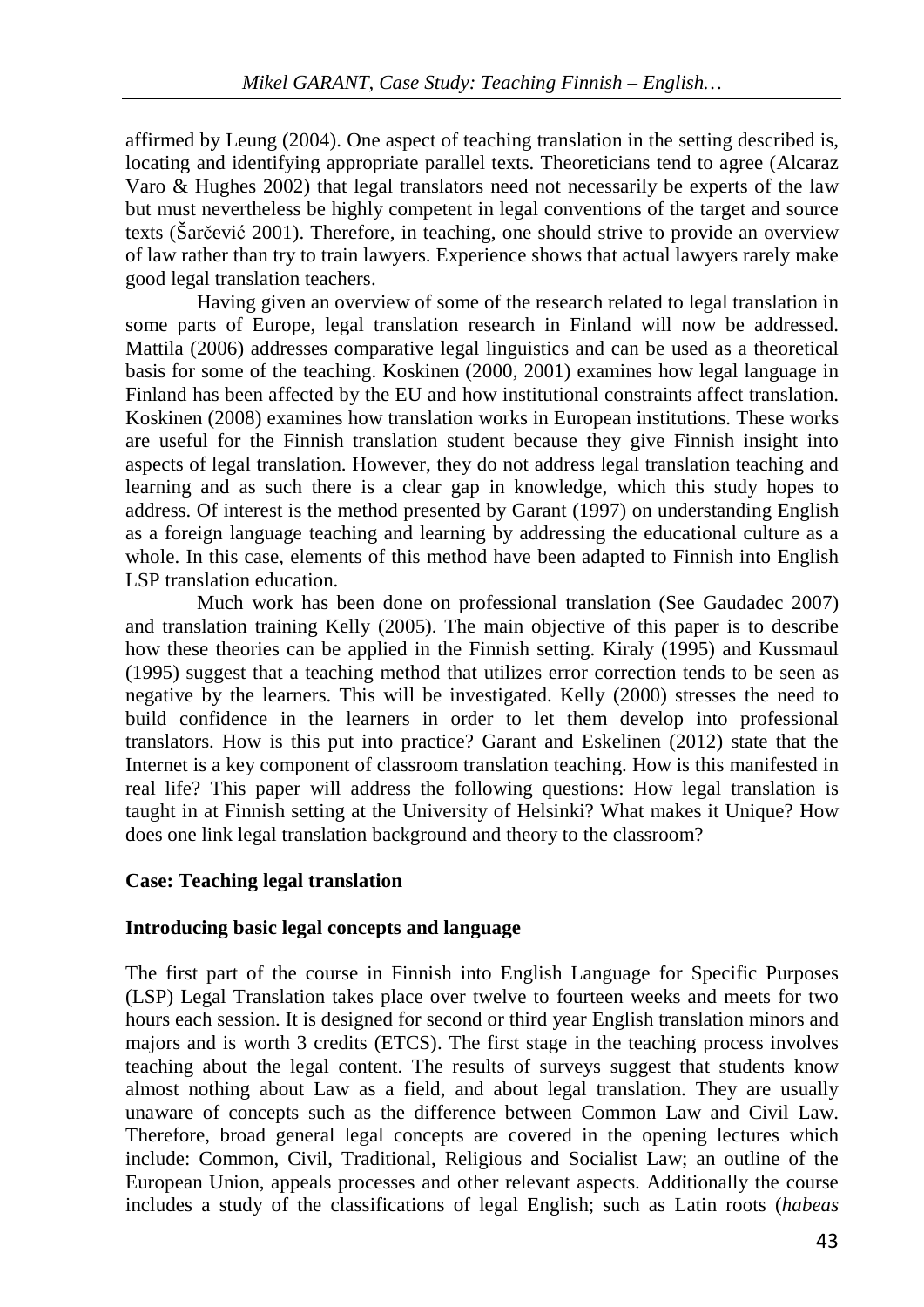*corpus*), French roots (*bailiff*), archaic lexis (*witnesseth*) repetition of terms (aid and abet) and other linguistic aspects. The emphasis is on how to identify and classify these and find the appropriate sites on the internet to explain their meaning and integrate them into learner's English legal writing. The plain English trend in legal writing which stresses understandable texts that are not overly legalistic is also discussed. This is similar to the method described by Źrałka (2007). Subsequently in the course program, there is an in-depth study of Finnish law and this is undertaken in English.

Garant (1997, 46-49) states that the textbooks and learning materials represent the visible heart of the curriculum. Kelly (2005) recognises this and stresses the need for more research into translation textbooks. The author has also taken note of Stewart (2001) who examined Italian into English translation textbooks in great detail. An analysis of the available textbook is inherently crucial to any research into teaching courses.

A suitable course book in English on Finnish law is *Access to Finnish Law* (Surakka 2005a, 2012). It is designed for teaching an outline of Finnish law in English primarily to business students in Finnish universities of applied sciences. The eighteen chapters of the book cover the basics of all the main areas of Finnish law, both private and public. The book also encourages students to use the Finlex website and explains how to use it. Finlex is an Internet service on legal information, owned by the Finnish Ministry of Justice. It is a public service, available free of charge. On the site students can find the English names for most Finnish Acts as well as translations of legal words and phrases between English and Finnish. Surakka's book is useful, not only for students in international degree programs, but for any expat who wants to understand Finnish legislation and find further resources for Finnish law in English. It is also an excellent source for English translation students. In the University of Helsinki, teaching Finnish into French legal translation, for example, is problematic because of the lack of such a textbook in French. Examples of the textbook will now be presented in order to show what goes on in the teaching in the setting. The topics that are covered by the textbook are listed in Table 1.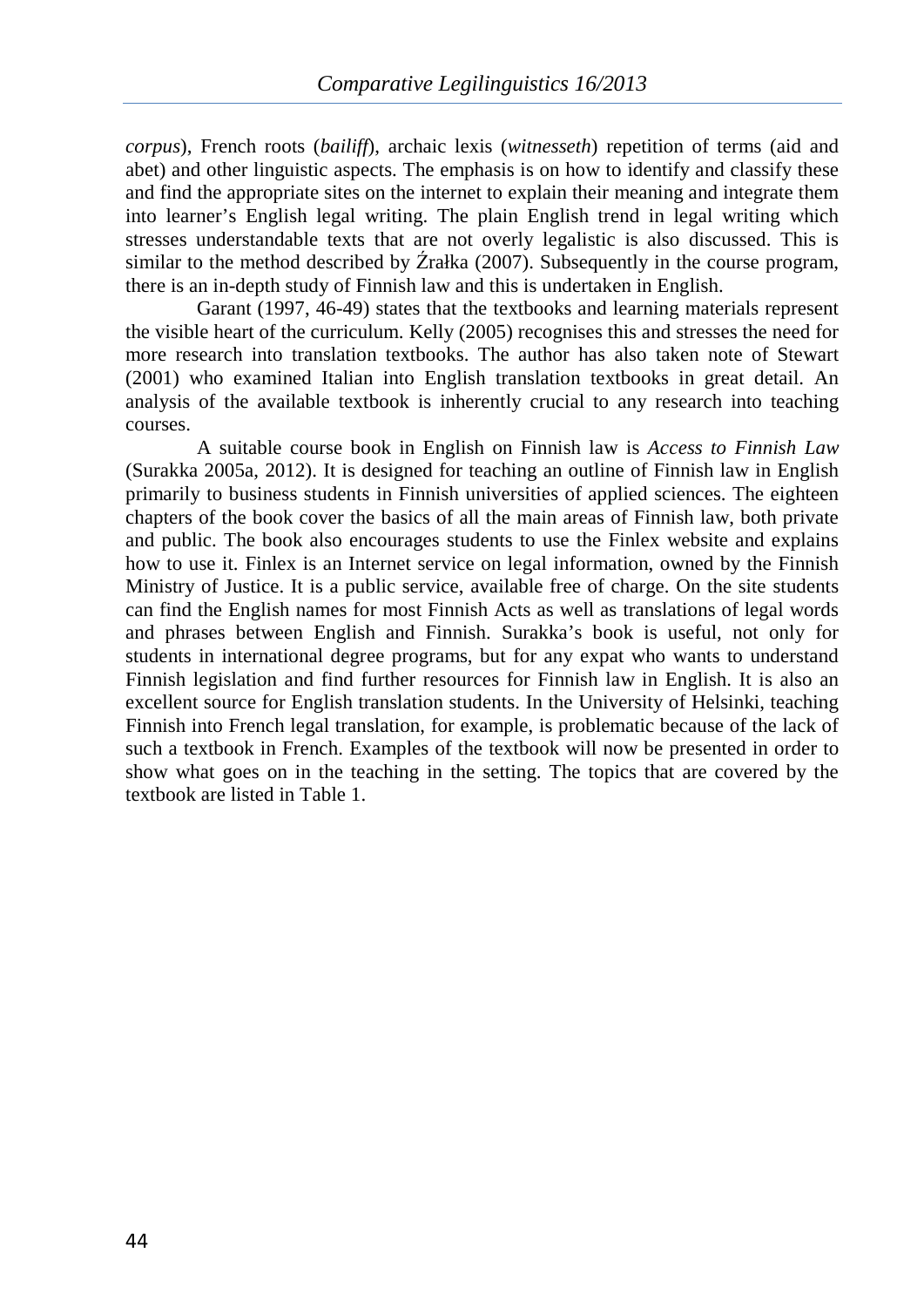Table 1. Law Translation Topics

| The Roots of Finnish Law<br>Sources of Law<br><b>Translating Legal Texts</b><br>Branches of Law<br>The Finnish Constitution<br>European Community Law<br>Legal Personality<br>Privacy and Equality<br>Contracts<br><b>Adjustment of Contracts</b><br>Sale of Goods and Hire-Purchase<br>Sale of Real Estate<br>Freedom of Trade<br>Forms of Enterprise | Collateral<br>Cheques and Bills of Exchange<br><b>Interpretation Contracts</b><br>Sale of Consumer Goods.<br>Damages<br>Leases<br><b>Employment Contracts</b><br>Termination and Being Laid-Off<br>Marriage<br>٠<br>Inheritance<br>Civil Procedure<br>Procedural Law and Enforcement<br>Appeals<br>Criminal Law<br>$\bullet$ |
|--------------------------------------------------------------------------------------------------------------------------------------------------------------------------------------------------------------------------------------------------------------------------------------------------------------------------------------------------------|------------------------------------------------------------------------------------------------------------------------------------------------------------------------------------------------------------------------------------------------------------------------------------------------------------------------------|
| The Trade Register                                                                                                                                                                                                                                                                                                                                     | <b>State Administration</b><br>$\bullet$                                                                                                                                                                                                                                                                                     |
| Competition                                                                                                                                                                                                                                                                                                                                            | <b>Local Government</b>                                                                                                                                                                                                                                                                                                      |
| Debt                                                                                                                                                                                                                                                                                                                                                   | Open Government                                                                                                                                                                                                                                                                                                              |
|                                                                                                                                                                                                                                                                                                                                                        |                                                                                                                                                                                                                                                                                                                              |
| Interest                                                                                                                                                                                                                                                                                                                                               | <b>Intellectual Property Rights</b>                                                                                                                                                                                                                                                                                          |

Adapted from Surakka (2005b)

Although the topics listed in Table 1 are not exhaustive, they do provide an overview of the field. The traditional teaching methodology includes going over a topic in the book, which, is followed by the students completing a translation exercise related to the material, and then going over it in class. Today, there are increasing discussions regarding a blended learning structure where students watch videos on the Internet and subsequently discuss them in class (Clark 2003). This usually refers to a teaching method where students watch lectures via the Internet outside of class and then come to class and do/go over 'homework' related to the lesson in the class. In other words, at home the students watch a video and complete a workbook coupled with an assignment in the form of questions. Afterwards, the learners come to class and discuss the answers. Interaction and discussion rather than teacher fronted lectures are a key component of the teaching and learning in this setting. In order to prevent "free-riders", the course has a rule: no completed workbook, no admission to class. As such people who do not complete the homework are forced to drop out. The teacher acts as a facilitator during the lessons rather than correcting errors per se. Kiraly explains his social constructivist approach to translator education by saying "Through assessment, teachers construe how students are constructing knowledge, which can help the teachers re-direct their instructional efforts to facilitate those construction processes" (2000, 140). He further adds, "And by the time they graduate, learners must have internalized sufficient selfassessment skills to be able to undertake and complete professional tasks without an omnipotent teacher standing by to provide corrections" (140). This is the kind of empowerment that translation assessment practices should promote.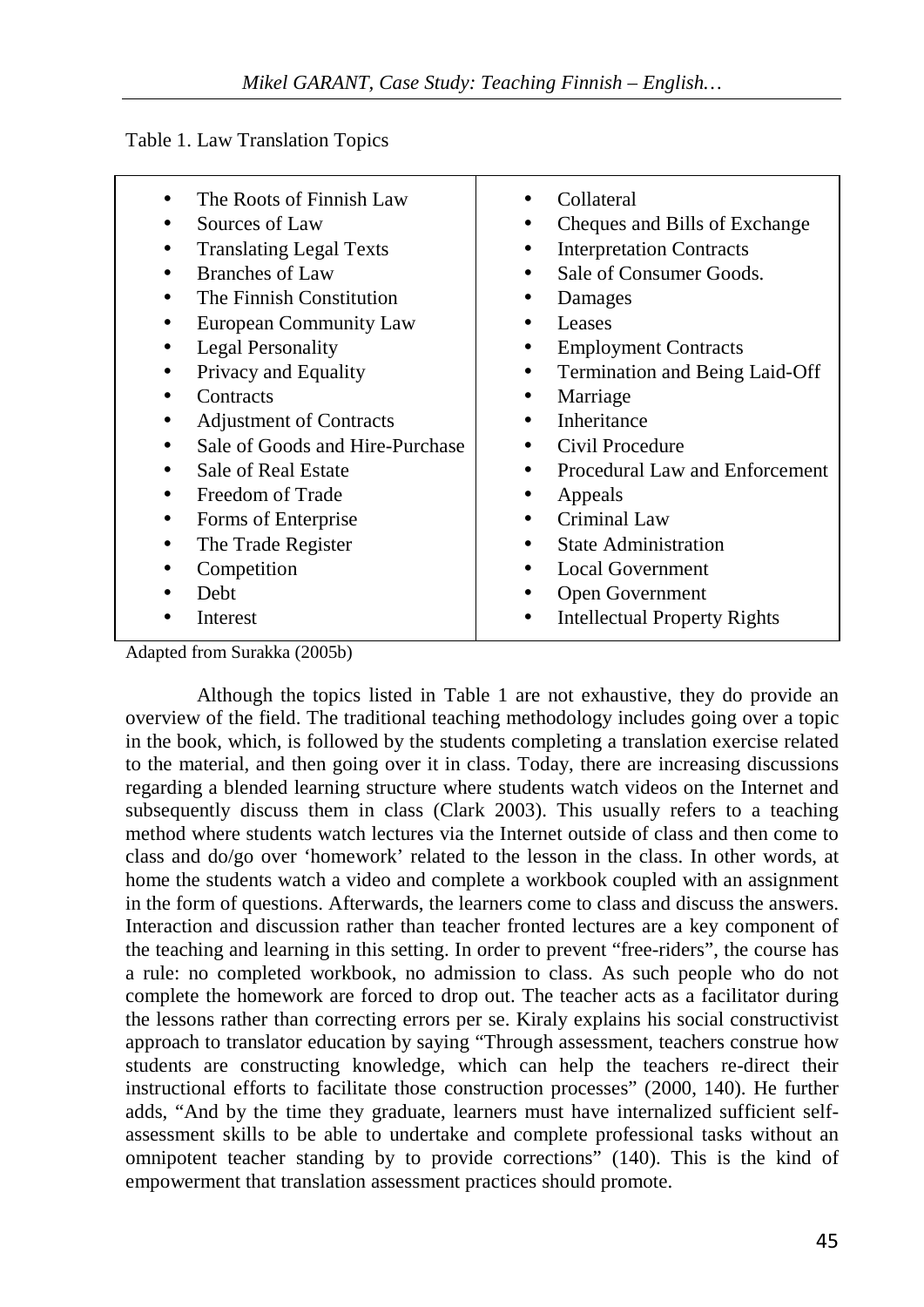Surakka (2005a, 2005b) also provides an excellent workbook complete with a key. The key is essential because it provides the correct answers so the instructor does not need to be an expert in law. The instructor facilitates discussions (Kiraly 2000) based on the workbook. It is worth noting that the workbook does not spend very much time going over legal terminology specifically. One example would be:

#### Example 1:

How would you translate the following expression: "Työsopimuslain 7 luvun 12 §:n 2 kappaleen (momentin) 3 kohta"?

Find the text of chapter 7, section 12, subsection 2, paragraph 3 of the Employment Contracts Act using Finlex. Write the text in Finnish. (Surakka 2005b)

Such questions give the learners a basic knowledge on contrastive Finnish into English legal terminology. It is important that the learners learn about such terminology from the outset, as often they do not have sufficient background knowledge when they begin the course. The workbook spends more time going over legal concepts such as illustrated in Example 2.

#### Example 2

A child, who is six years of age, buys some candies. They cost 1 euro. Is the agreement binding?

A boy, who is 12 years of age, buys a) a CD containing music. Its price is 25 euro, and b) a digital camera. Its price is 220 euro. Are the agreements binding? (Surakka 2005b)

Here, the learners would look up the correct answers and discuss them in class. As previously stated, course participants are not able to sit in the class unless they have done the homework. Students discuss the concepts and principles which familiarized them with the terminology as well as the basics of Finnish contract law. In the case of Example 2, the contract with the six-year old is binding because of the small amount of money involved. With the twelve-year old, the CD contract is binding but the 220 euro camera depends of the financial situation of the minor's parents. Some children from wealthy families regularly spend sums equal to or above 220 euros without putting a burden on their family, therefore they would not need parental approval. However, for many families, 220 euros is a significant amount for a 12 year old to spend and consultation with the parent would be normal; in this instance the parent could cancel the contract if they do not approve of the purchase.

A third goal of the course is to familiarize the learners with the principles of legal concepts that will help them in their life such as the Finnish laws on inheritance as shown in example 3.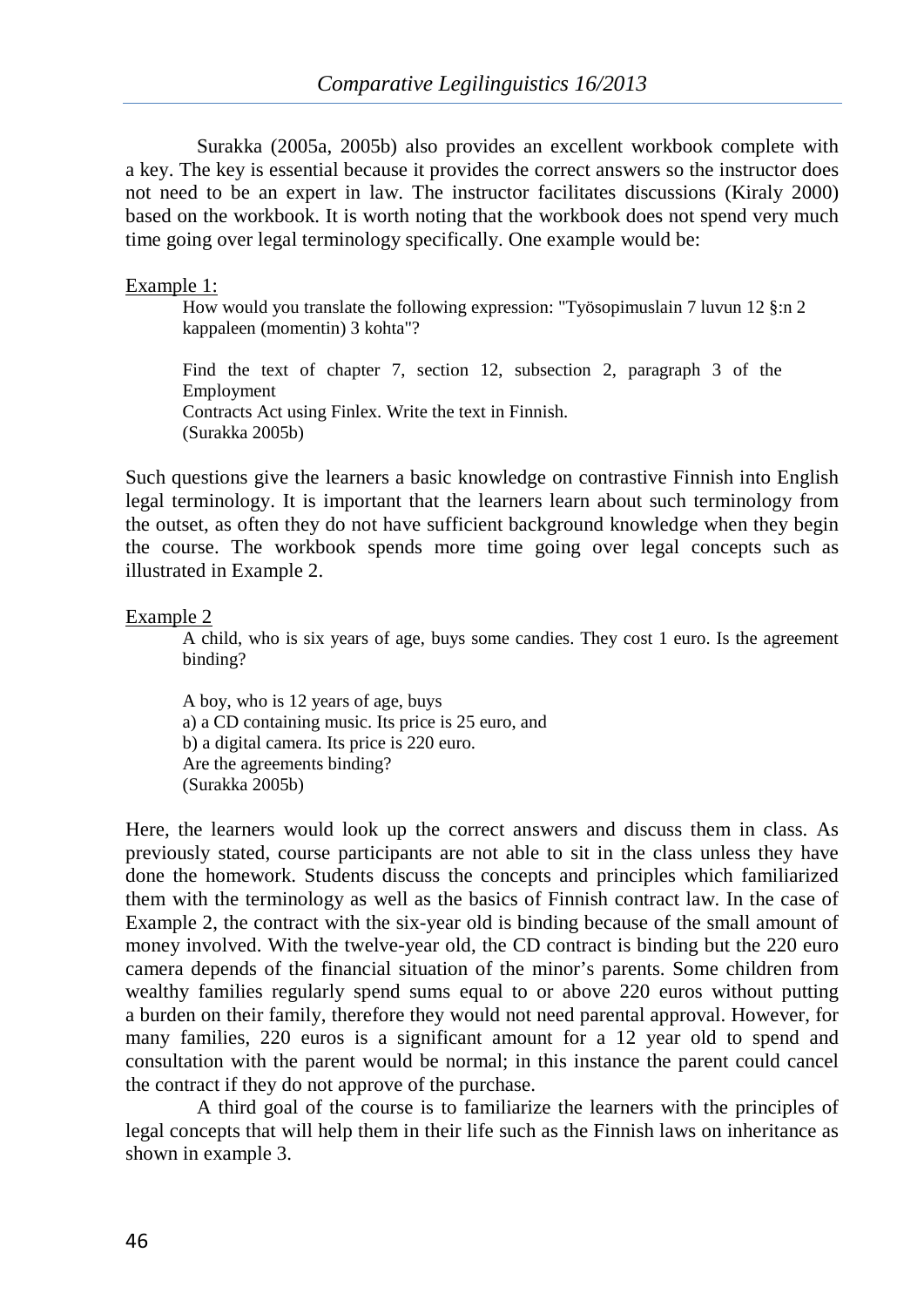## Example 3

#### INHERITANCE

A and B are spouses and C and D are their children. A dies. The spouses have a reciprocal marriage settlement that covers all their property. A has drawn up a will for the good of The Merciful Cat Friends' Association. The bequest is as much as 50,000 euro. A's property is 80,000 euro and B's property 60,000 euro. The widow does not want to keep possession of the common marital home because she is moving to the nursing home. Distribute the undivided estate. (Surakka 2005b)

Unlike countries such as the United States, Finnish inheritance law is governed by legislation, which protects the offspring and ensures their right to a certain share of their parent's property in all circumstances. In this case, the offspring are entitled to 50% of parent A's property so he or she cannot bequeath 50,000 euro to the Merciful Cat Friends' Association. Parent A's estate is valued at 80,000 euros, so only 40,000 euro (50%) can go to the organization. The children get the rest but will have to go to court to change the will; this is a simple procedure as it is clearly governed by law. After that, the children spilt the remaining 40,000 euro equally. Discussing such matters in class strengthens the learner's knowledge of legal terminology and concepts, as well as their writing abilities.

The next major hurdle to cross is where to find parallel texts (Veronis 2000, Somers 1996) that can be used as models for translated texts. Finding Finnish laws that have been translated into English is crucial in designing an effective Finnish into English legal translation course. Eurlex (2013) which provides translation of European Union law is available in Finland as well as other countries. Fortunately, in Finland there is also Finlex (2012), which provide English translations of Finnish legislation. In addition, websites such as the Finnish Parliament (2013) website are also useful. Eskelinen and Garant (2012) state that Finnish translation students use the Internet almost exclusively for their research. A major obstacle in designing effective law translation courses in other languages is the lack of such well-made net-based resources that are common in Finland. During the course, the learners are trained to locate such resources and use them. They do this independently outside of the classroom. They are encouraged to help and share with each other and indeed they do so. In order to do this, they complete the workbook and discuss the answers in class rather than sitting through long lectures that they may deem as boring. That is the point of utilizing the blended learning and reverse classroom strategy in the course.

#### **Short Translation assignments**

The second stage of the program consists of identifying elements of legal translation and teaching them in short translation assignments. The first step is identifying and classifying the topics to be covered during the course. They are listed in Table 1. In the first course, learners are put into groups and told to find legal texts and suggest them as translation assignments for the course. This encourages the learners to buy into the course since they participate in the planning. In fall 2013, the students suggested an official bill (proposed law), an unofficial bill (proposed law) made by a citizens public advocacy group, an employment contract for audio-visual translators, a contract from the Finnish Kennel Club, a court case, the Act of Child Welfare, and a disclosure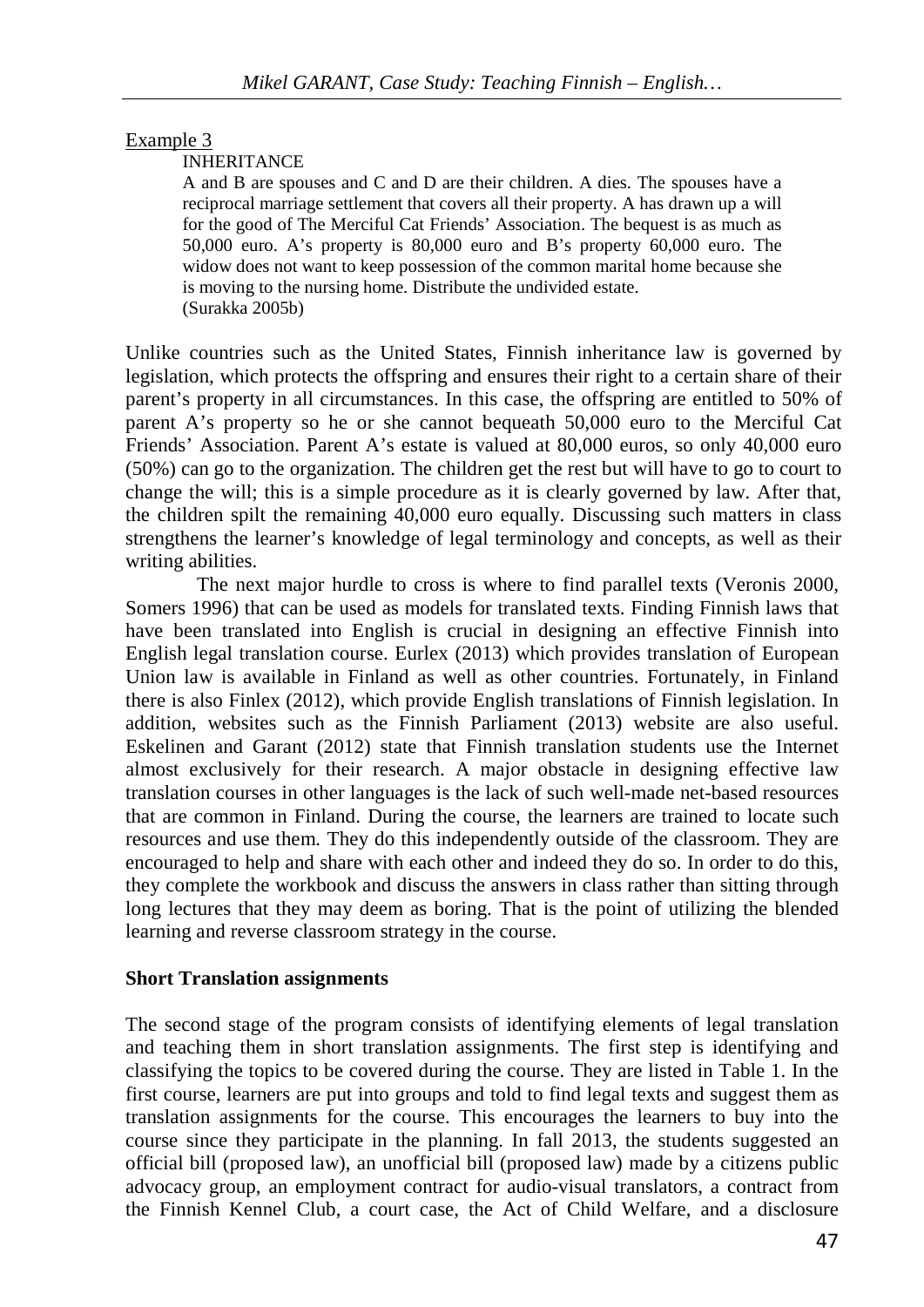agreement from a media company about public and private information. From these, the group chose to translate parts of the employment contract for audio-visual translator, the sales contract from the Finnish Kennel Club, and the disclosure agreement from a media company about public and private information. They also chose extracts from the Act of Child Welfare however it was found that the Act has already been translated into English officially and is available on the Internet, as are most Finnish laws. Once they have chosen the writings the learners translated the text and included comments at the end where they described their feelings about the text, what it is like to translate, the resources they used to translate it and other aspects. Comments ranged from 100 to 400 words. The comments show how the learners develop as translators and provide ongoing feedback for the instructor.

# **Long Translation assignments**

Stage three of the teaching and learning is done during the second course in Finnish into English Language for Specific Purposes (LSP) Legal Translation and it is taken in the third or fourth year of study. The course in worth 5 credits (ETCS). In this course the group translates a whole case involving wrongful dismissal between a former employee and their former employer. This case was provided by a district court judge and is an excellent example to use for translation. It consists of the complaint, response, meeting minutes, judges notes, preliminary hearing, hearing and judgment. Unlike the first course where a great deal of time is spent covering theoretical concepts and background information, this course is fully a translation course. All theoretical discussions take place in relationship to the case. This course meets seven or eight times for two hours a session every two weeks. This gives the learners more time to complete larger assignments.

## Example 4

## **Compensation for groundless termination of an employment contract**

According to subsection 1 of section 2 in chapter 12 of the Employment Contracts Act, an employer that has terminated an employment contract contrary to the grounds laid down in this Act shal be ordered to pay compensation for unjustified termination of the employment contract. According to subsection 2 of section 2 in chapter 12, depending on the reason for terminating the employment relationship, the following factors must be taken into account in determining the amount of compensation: estimated time without employment and estimated loss of earnings, the remaining period of a fixed-term employment contract, the duration of the employment relationship, the employee's age and chances of finding employment corresponding to his or her vocation or education and training, the employer's procedure in terminating the contract, any motive for termination originating in the employee, the general circumstances of the employer and other comparable matters.

Example 4 shows a corrected version of a student submission of an extract of the case in question – the original Finnish is not included because this article is meant for an international audience. The example is included to give an illustration of the level that the students are at and the type of texts used. The example includes the name of an act,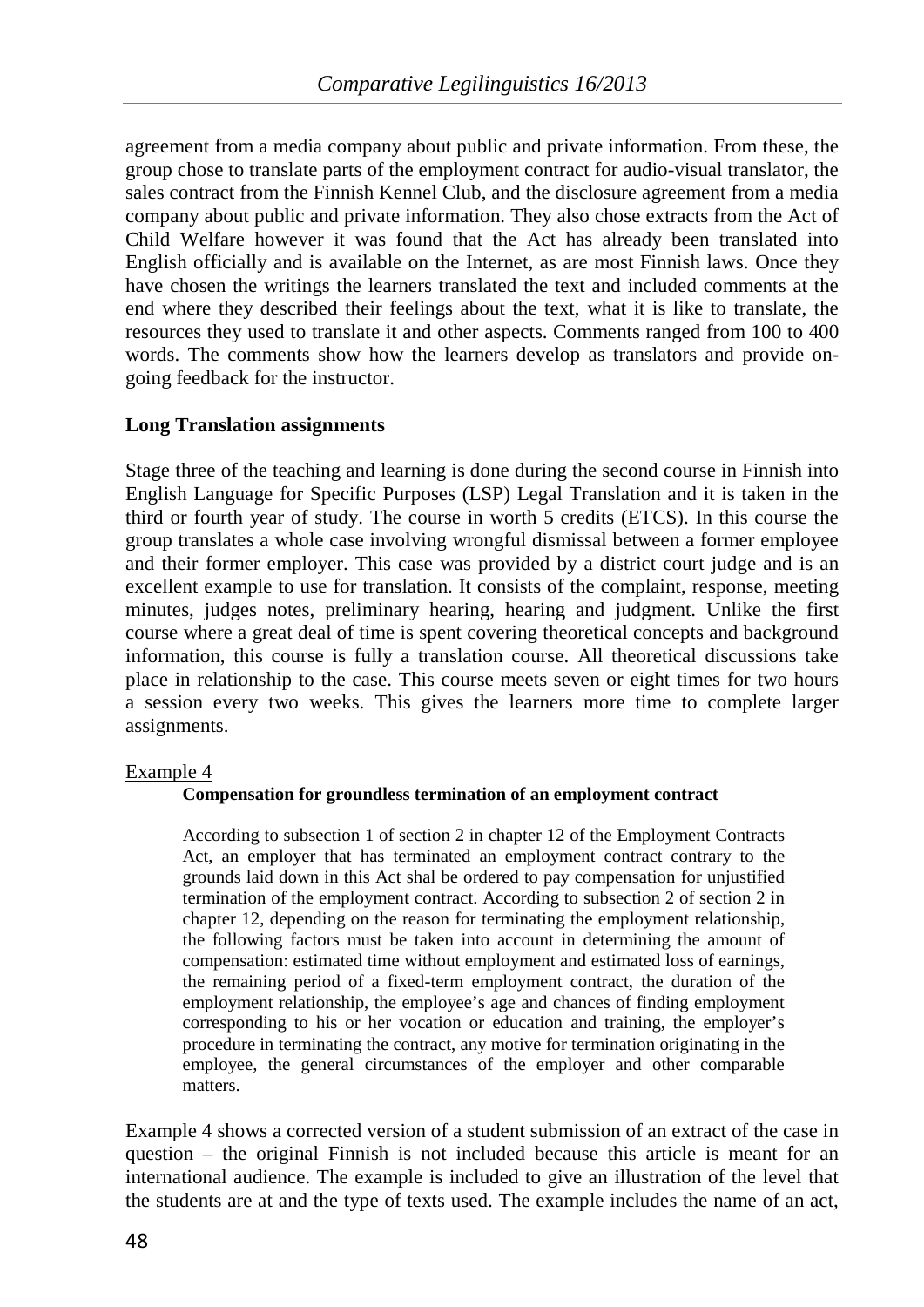and what it entails. Students submit their translations a week before class. They are then corrected and handed back during the lesson where they are discussed. Following the discussion, course participants correct their translations and re-submit them. At the end of the course, they compile all of their translations into a portfolio that they can then use to present to potential future employers.

The entire case is 47 pages and sections are chosen that are translated and gone over during class sessions. Initial assignments are around 3 pages and they progress to as many as 7 pages. The class meets at two-week intervals in order to allow sufficient time to complete the larger assignments. Translation are completed individually, marked by the instructor and then discussed in class. It is possible for the tutor to mark all the translation because there are usually around 10 students in the course. At this moment in the course layout is covered as is lexis, terminology and overall text construction. Students translate around 25 pages or around 8,500 words in English in all. Using an entire case is an effective way to demonstrate the repetitive nature of court cases. Informal discussions with translation instructors from other setting suggest that they do not translate so much text in their courses. Since the learners receive an entire case, they get a good idea of the extent of translating such a project.

As the assignments come from the same case, the students learn that repetition is the mother of learning. Since the text is an entire case discussing the same subject, there is a great deal of repetition in terminology and content. They find that the text is so repetitive that they can cut, paste and edit large sections as the course progresses. By the end of the course, they are able to translate this type of legal text quite smoothly with very few mistakes. This is the major difference in translating and entire case as opposed to undertaking the translation of a large number of smaller texts from different genres of legal writing, i.e. a contract or an excerpt from a contract, an excerpt from a law or act, an excerpt from a court decision and other text types. A number of smaller translations do not give the learner the ability to become familiar with a certain genre of legal text and the learners tend to make the same mistakes over and over again because each genre or text type has its own peculiarities. Translating an entire case is a better method of allowing the learner to become fully familiar with one type of legal text and do it well by the end of the course. Learner feedback suggests that this method gives them the confidence to try to become legal translators which they generally think is impossible at the beginning of the two courses. It should also be noted that one week at the end of the course is devoted to private tutorials with the students where they discuss their portfolio with the tutor.

## **Administration and Other Course Components**

The learning platform Moodle is used for file management- Moodle is an online course management system that educators can use to create effective online learning sites. All of the course materials are available on the Moodle site and the students use this as the main resource for the course. The assignment return system is also done using Moodle. This facilitates a smooth running of the course as well as allows for the upkeep of clear records. Moodle based chat forums are also used for communication by the instructor and between the students. Online websites such as Finlex (2013) and Eurlex (2013) are used for the core of the online resources as are other websites. Eurlex (2012) is available internationally but many countries do not have a national site like the Finnish Finlex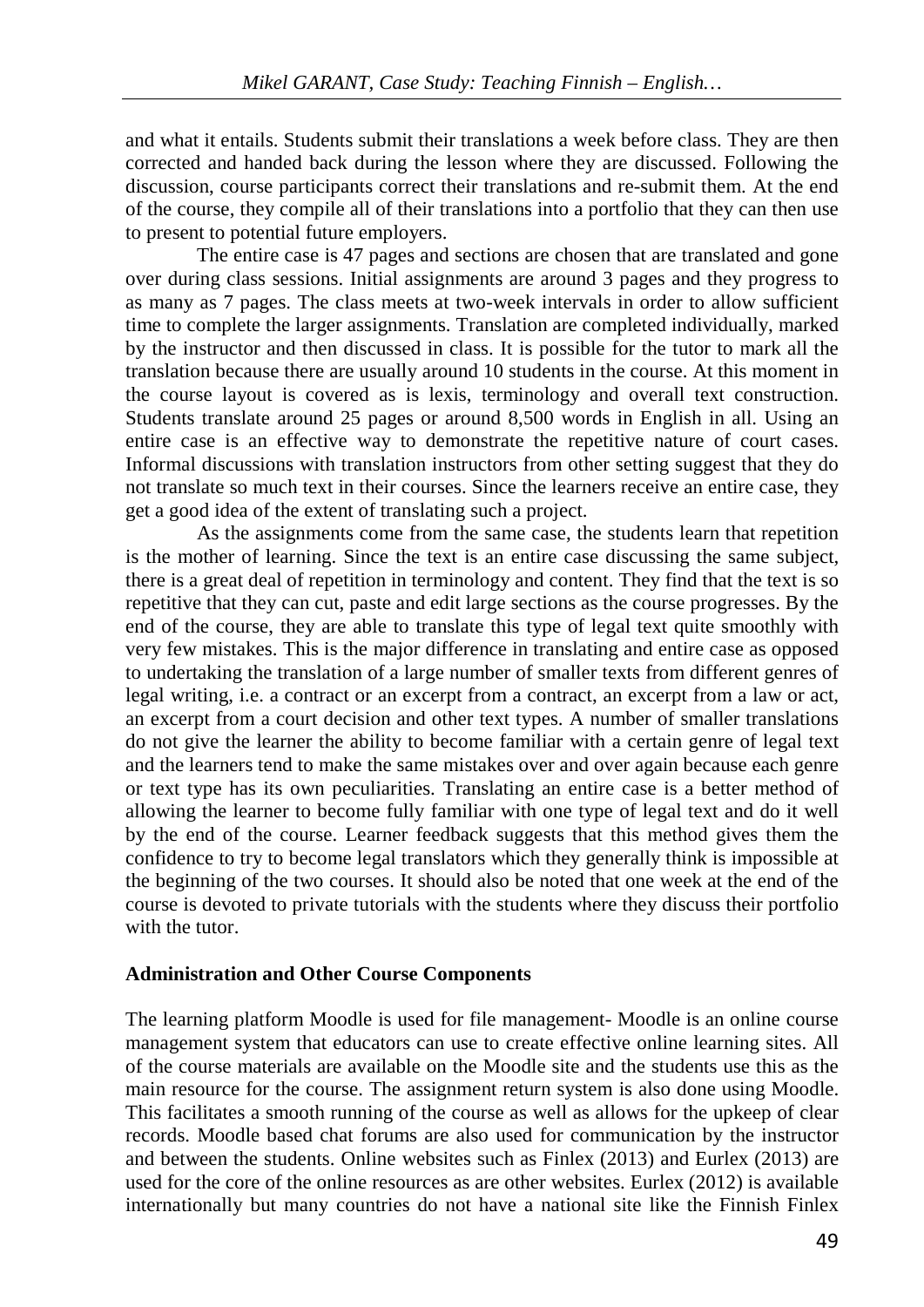where most national laws are translated into English. Assignments are distributed via the learning platform and assignments are returned there.

Northcott & Brown (2006) stressed the need for cooperation between LSP teachers and practicing professionals. In order to do this, the course usually arranges visits to the courts, public advocacy firms, the European Commission office, law firms and other potential employers. This familiarized the learners with some of the possible places where they may find jobs in the future. It is common for the students to get work or internships after such visits which, in turn, may lead to careers in legal translation

One key aspect of the course is the interaction and discussion in the classroom. Finnish students have a great ability in using the English Language; thy are able to express themselves in English whilst discussing the material in an eloquent, educated and academic manner. The author has used the textbook and work book (discussed afore) in mixed groups of Finnish and Foreign students in English language international business programs at Tampere University of Applied Science and has found that exchange students from countries with lower English proficiency such as Viet Nam, France, Japan and Russia do not have the same level of English at the Finnish students. They do not openly discuss the materials and remain silent in the classes. This suggests they do not always have the proficiency to discuss Finnish Law in English. When they do discuss it, they make language and grammar mistakes that Finnish students usually do not make because of the basic education system and the stringent selection process.

Lastly, the course includes the viewing of real court cases from YouTube, such as Judge Judy and Judge Mathis, so that the students can practice hearing real legal English in an entertaining way while at the same time becoming more familiar with American law and the legal language in addition to their discussions in class.

# **Conclusion**

The traditional methods of teaching, dominated by teacher-fronted lectures coupled with students translating a number of short legal texts, are not immune from critique. As such a new teaching strategy is currently being used at Helsinki University to teach Finnish into English legal translation; it is interwoven with a modern approach to teaching that makes use of up to-date recourses such as the Internet and places emphasis on student interaction. This paper examined the course structure, teaching materials and teaching methods with regard to the new course taught at the University. The objective is to illustrate why these methods work and how they can be transcended to different Finnish and even non Finnish settings, in other words this paper hopes to contribute to the discourse on best practices of teaching legal translation. Of interest it was noted that there continues to be a limited amount of empirical research undertaken in this domain, and as such the author would encourage future researchers to contribute to the field.

The described case study of teaching Finish to English Legal translation included a number of components. At the outset it was described how students acquired the basic concepts of Finnish and comparative law through a teaching methodology that relies on blended learning, the reverse classroom and small group discussions. This methodology breaks away from the traditional teacher-fronted lectures. Wide ranges of topics are covered at this stage (See Table 1) in order to give the student and overview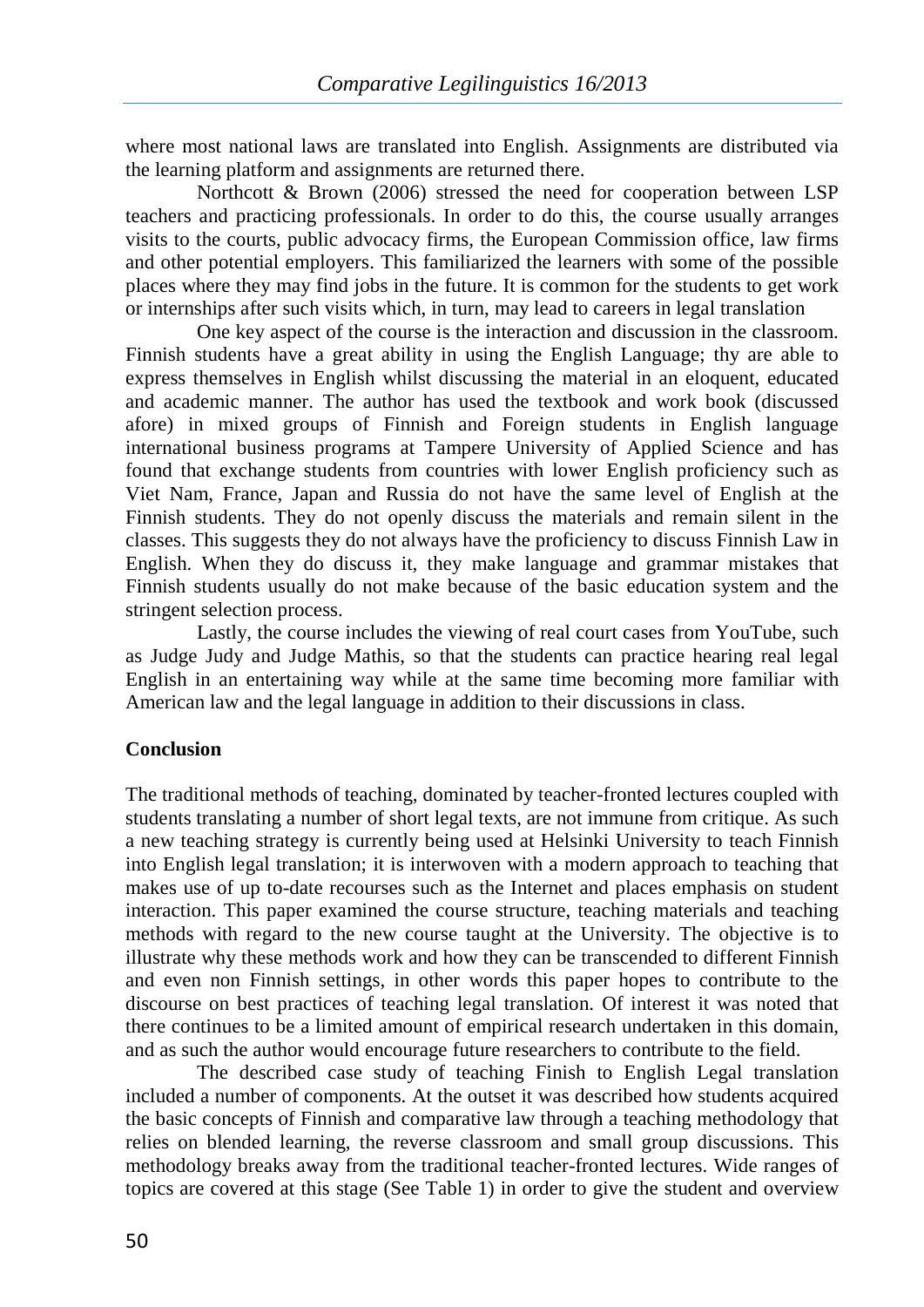of Finnish Law. The main stress during this stage of the courses is to teach the learners how to look information up on the Internet so they have the skills to find such information later in their careers.

Subsequently students went onto identify elements of legal translation and were then taught using short translation assignments. Learners were put into groups and told to find legal texts and suggest them as translation assignments for the course. In phase three of the English into Finnish legal translation course, the group translated a whole case involving wrongful dismissal between a former employee and their former employer. As mentioned afore this case was provided by a district court judge and is an excellent example to use for translation. On average students translate around 25 pages in all depending on the year. Through the course the Moodle system is used for file management. The described case study also highlights the importance of company/organisation visits. All in all, survey results indicate that students are satisfied with this course and see it as beneficial. It can be used for benchmarking for legal translation courses in others settings.

This proposed structure can easily be transcended to other settings as it is not culturally sensitive; and although Finland has the advantage of having a wide pool of Internet resources it is envisaged that other countries will catch up with this. The main finding from conducting a study of the afore mentioned teaching approach is that the course is both effective and enjoyable. At the outset many students believe that legal translation is difficult and make numerous mistakes. However, by the end of the two courses, they are able to produce well-written clean translations in English; a task many thought was virtually impossible at the beginning of the course. This is done by focusing on a method the emphasised what the students can do instead of what they cannot do. More time is spent discussing the text and the terminology and other aspects than is error correction. Kiraly (1995) and Kussmaul (1995) suggest that a teaching method that utilizes error correction tends to be seen as negative by the learners. Kelly (2000) stresses the need to build confidence in the learners in order to let them develop into professional translators. Student feedback re-affirms these theories in this setting. These theories have been confirmed in this case study.

The author's research suggests that the method proposed in this paper approach is successful and feedback from the learners has rated it as excellent. There is still room for further research and development into Finnish into English legal translation courses in the setting. That said, perhaps this method of teaching has the potential to be replicated to other language and in other LSP Translation courses.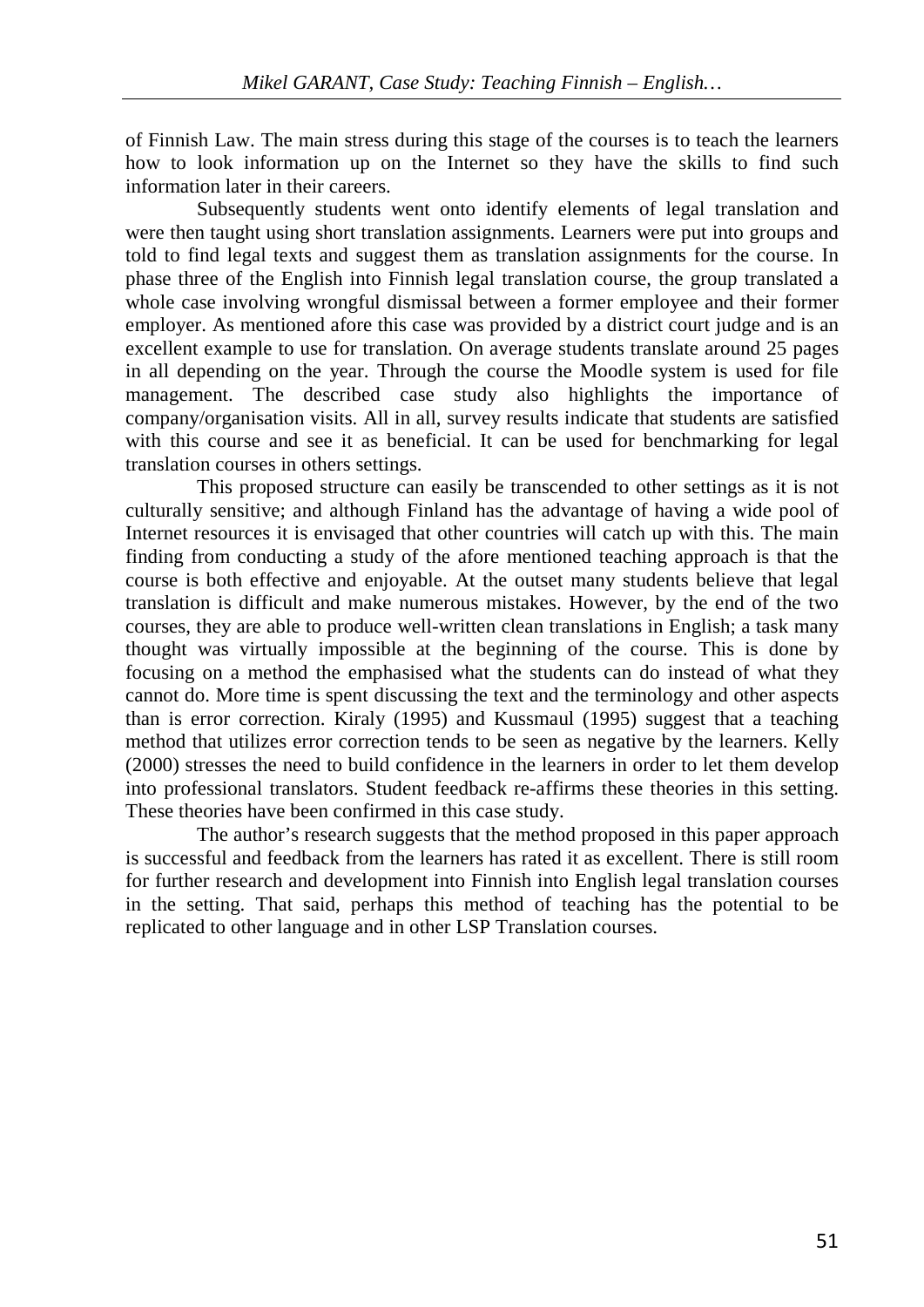#### **Bibliography**

Alcaraz, Enrique, and Brian Hughes. 2012. *Legal Translation Explained*. Manchester: St Jerome 2002.

- Balabukha, Katherine. 2013. *Ways of immersion programs implementation in teaching legal English.* Unpublished paper from the 6th Conference on Translation, Interpreting and Comparative Legal linguistics  $28<sup>th</sup>$  June  $-30<sup>th</sup>$  June 2013 in Poznań, Poland.
- Bruner, Jerome. 1996. *The Culture of Education*, Cambridge, Mass: Harvard University
- Clark, Donald. 2003. *Blended learning*. Epic Group Plc: Brighton.

http://www.alapitvany.oktopusz.hu/domain9/files/modules/module15/261489EC2324A 25.pdf (accessed August 25<sup>th</sup>, 2013)

- Education First. 2011. Hong Kong: EF EPI English Proficiency Index. http://www.ef.com.es/\_\_/ ~/media/ efcom/epi/pdf/ef-epi-2011(accessed October 22nd, 2013).
- Eur-lex. (2013). *Access to European Union law.* http://eur-lex.europa.eu/en/index.htm (accessed August  $25<sup>th</sup>$ , 2013).
- Europa. (2013). *Finland*. http://europa.eu/about-eu/countries/member-countries/finland/index\_ en.htmn (accessed August 25, 2013).
- European IPR Helpdesk. (2013). *English becomes patenting language in Finland*. http://www.iprhelpdesk.eu/node/625 (accessed August  $25<sup>th</sup>$ , 2013).
- Euro-stat (2012). *Lifelong learning statistics*. http://epp.eurostat.ec.europa.eu/statistics\_explained /index.php/Lifelong\_learning\_statistics, (accessed October  $29<sup>th</sup>$ , 2013).
- Eskelinen, Juha, and Mikel Garant. 2012*.* Information Retrieval among Undergraduate English Translation Students at the University of Helsinki*. Arab Journal of World English* 3:1: 201-222.Finlex. http://www.finlex.fi/en/ (accessed August 25, 2013)
- ETS. 2013. *Test and score data summary for TOEFL iBT Tests and TOEFL PBT.* Princeton. ETS. http://www.ets.org/s/toefl/pdf/94227\_unlweb.pdf (accessed October 22, 2013)
- Garant, Mikel. 2009. A case of holistic translation assessment. In *A FinLande Soveltavan Kielitieeteen tutkimuksia* (1), ed. J. Kalliokoshi & T. Nikko, 5-17.
- Garant, Mikel. 2009. Linear study: Assessment practices in translator education. In *AFinLA-e Soveltavan kielitieteen tutkimuksia*, ed. Kaliokoski, Jyrki, Sanna, Pyhaniemi and Shore, 5 – 17. http://ojs.tsv.fi/index.php/afinla/article/viewFile/2612/2402 (accessed October 25, 2013).
- Garant, Mikel, and Larry Walker (eds.). 2008. *Current trends in translation teaching and learning*. V.2. Helsinki: Helsinki University Press.
- Garant, Johanna, and Mikel Garant. 2001. Case study: Variation of assessment practices in translator education. In *Mission, vision, strategic, and value. A celebration of training and translation studies in Kouvola*, ed. Pirjo Kukkonen & Ritva Hartama-Heinonnen, 45-58. Helsinki: Helsinki University Press.
- Garant, Mikel. 1997. *Intercultural Teaching and Learning: English as a foreign language education in Finland and Japan.* Jyväskylä: University of Jyväskylä Press (accessed October 22, 2013).
- González Davies, Maria. 2004. *Multiple Voices. Multiple Voices in the Translation Classroom: Activities, tasks and projects.* Amsterdam: John Benjamins.
- Gouadec, Daniel. 2007. *Translation as a Profession*. Amsterdam/Philadelphia: John Benjamins Publishing Company. http://ymerleksi.wikispaces.com/file/view/Translation+as+a+ Profession+-+Gouadec,+Daniel+(John+Benjamins).pdf
- Kelly, Dorothy. 2000. Text selection for developing translator competence: Why texts from the tourist sector constitute suitable material. In *Developing Translation Competence*  Schäffner, ed. Christina and Adab Beverly, 157-167. Amsterdam: John Benjamins.
- Kelly, Donald. 2005. *A Handbook for Translator Trainers*. Manchester: St Jerome.
- Kiraly, Donald. 1995. *Pathways to translation*. Kent: The Kent State University Press.
- Kiraly, Donald. 2000. *A Social Constructivist approach to translator education: Empowerment from theory to practice.* Manchester: St. Jerome.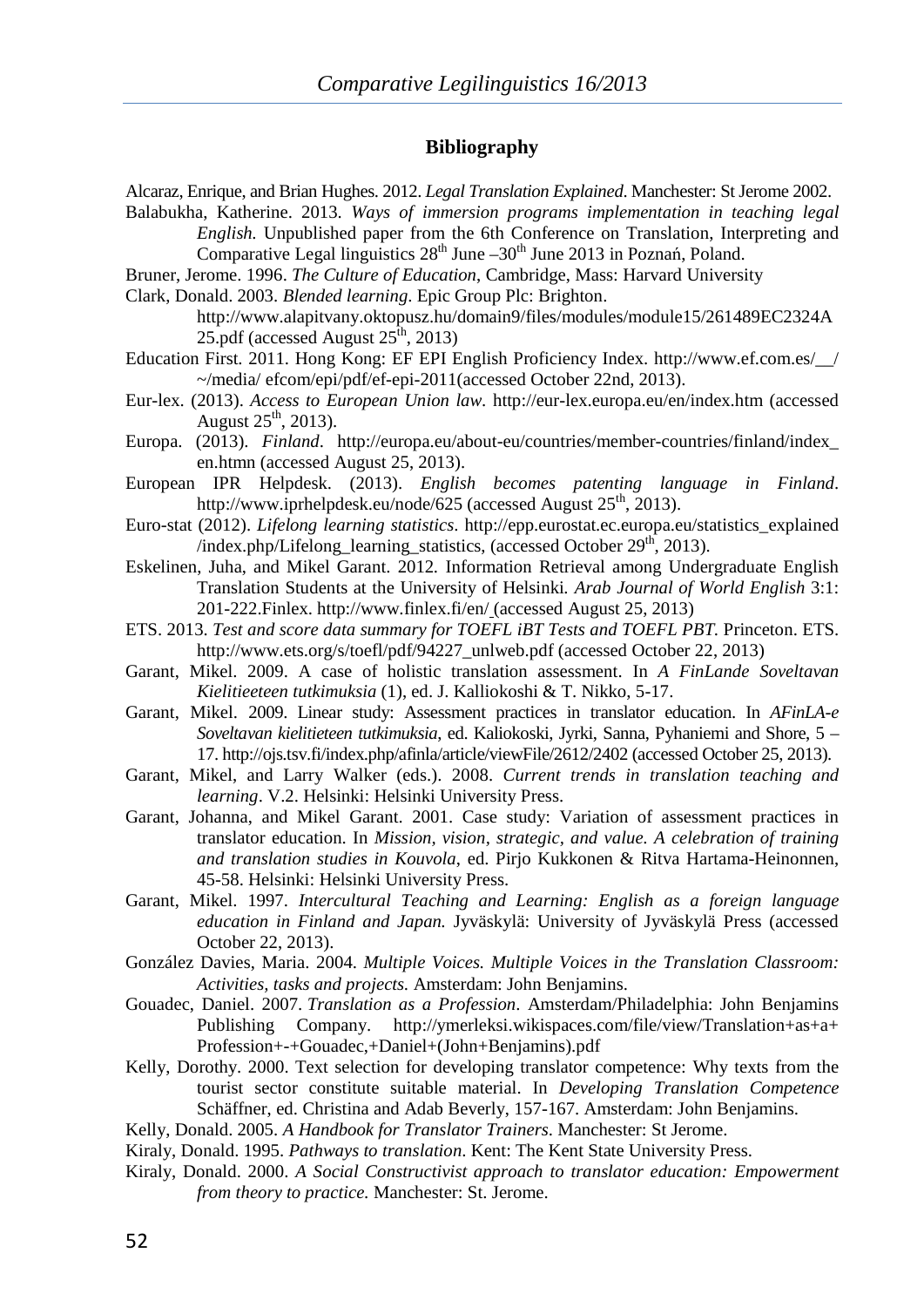- Kościałkowska-Okońska, Ewa. 2013*. Legal translation training: expectations, reality or progress towards (prospective) expertise?* Unpublished paper from the 6th Conference on Translation, Interpreting and Comparative Legal linguistics  $28<sup>th</sup>$  June  $-30<sup>th</sup>$  June 2013 in Poznań, Poland.
- Koskinen, Kaisa. 2000. Institutional Illusions: Translating in the EU Commission, *The Translator* Vol. 6. No. 1: 49-65.
- Koskinen, Kaisa. 2001. How to research EU translation?, *Perspectives: Studies in Translatology*  Vol. 9. No. 4: 293-300.
- Koskinen, Kaisa. 2008. *Translating Institutions. An Ethnographic Study of EU Translation*. Manchester: St. Jerome Publishing.
- Kussmaul, Paul. 1995. *Training the Translator*. Amsterdam: John Benjamins.
- Leung, Matthew. 2004. Assessing Parallel Texts in Legal Translation. *The Journal of Specialised Translation,* Issue 1: 89-105. http://www.jostrans.org/issue01/art\_leung.pdf (accessed October 18, 2013).
- Mattila, Heikki. (2006). *Comparative Legal Linguistics.* Hamspire: Ashgate. http://www.data.ulis.vnu.edu.vn/jspui/bitstream/123456789/2902/1/41\_0754648745%2 0Comparative\_Legal\_Linguistics.pdf (accessed August 25, 2013).
- Northcott, Jill, and Gillian Brown. 2006. Legal translator training: Partnership between teachers of English for legal purposes and legal specialists, *English for Specific Purposes* 25:3, 358-375.
- Parliament of Finland Website. http://web.eduskunta.fi/Resource.phx/parliament/index.htx?lng=en (accessed September 8th, 2013).
- Pym, Anthony, Miriam Shlesinger, and Zuzana Jettmarova (eds.) 2006. *Sociocultural aspects of translating and interpreting*. Benjamins Translation Library 67. Amsterdam:Benjamins.
- PISA. 2010. *Strong Performers and Successful reformers in education: lessons from PISA for the United States.* Accessed June 12, 2013. Available: http://www.oecd.org/pisa/ pisaproducts/46581035.pdf.
- Somers, Harold. 1996. *Terminology. LSP and Translation*. Amsterdam: Bejamins Translation Library.
- Šarčević, Susan. 2012. Challenges to the legal translator. In *Oxford Handbook of Law*, ed. Peter Tiersma and Lawrence Solan, 187 – 199. Oxford: Oxford University Press.
- Šarčević, Susan. Ed. 2001. *Legal Translation: Preparation for accession to the European Union,*  Faculty of Law, University of Rijeka, Rijeka.
- Šarčević, Susan. 2000. *New Approaches to legal translation*. The Hague: Klawer Law **International**
- Stewart, Dominic. 2011. Translation textbooks: translation into English as a foreign language, *Intralinea On Line Translation Journal*, v. 13: 1-15. http://www.intralinea.org/ review\_articles/article/Translation\_textbooks\_translation\_into\_English\_as\_a\_foreign\_la nguage (accessed October 22, 2013).
- Surakka, Aapo. 2005a. *Access to Finnish Law*. Helsinki: WSOY.
- Surakka, Aapo. 2005b. *Access to Finnish Law: Workbook*. Helsinki: WSOY.
- Surakka, Aapo. 2005c. *Access to Finnish Law: Workbook Key*. Helsinki: WSOY.
- Surakka, Aapo. 2012. 2nd ed. *Access to Finnish Law:* Helsinki: Sanoma Pro Ltd.´
- Tennent, Martha. Ed. 2005, *Training for the new millennium: pedagogies for translation and interpreting.* Benjamins Translation Library 60. Amsterdam: Benjamins.
- The Economist 2009. *Finland is the best place on earth. http://www.economist.com/blogs/ lexington/2009/10/which\_country\_is\_the\_most\_pros,* (accessed October 29th, 2013).
- Translation News. 2011. Who is going to finish my legal Finnish translation? *Translation News*. 27 June. http://www.trans-news.com/translation-news/who-is-going-to-finish-my-legalfinnish-translation/ (accessed September 8th, 2013).